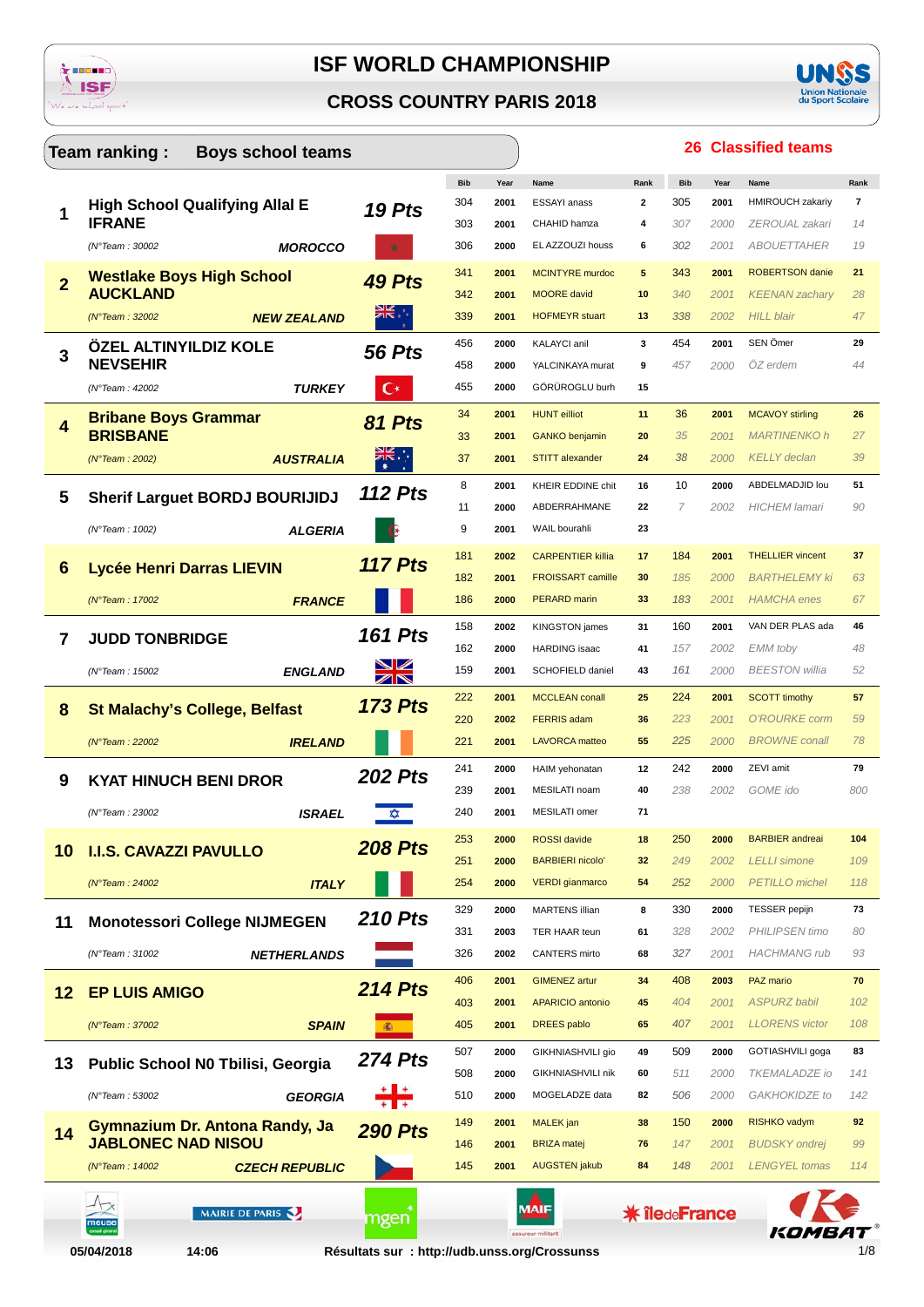





| 15 | <b>Sports Gymnasium BANSKA</b>                | <b>291 Pts</b> | 384 | 2000 | MARKO ján               | 50           | 383 | 2000 | KRIŠÁK patrik          | 121 |
|----|-----------------------------------------------|----------------|-----|------|-------------------------|--------------|-----|------|------------------------|-----|
|    | <b>BYSTRI</b>                                 |                | 382 | 2000 | KLOUDA kristián         | 58           | 385 | 2000 | PETRÁ? dominik         | 135 |
|    | <b>SLOVAKIA</b><br>(N°Team: 36002             | $\overline{a}$ | 380 | 2001 | <b>BARTO</b> aurel      | 62           | 381 | 2001 | GAL peter              | 136 |
| 16 | <b>Bolyai János</b>                           | <b>311 Pts</b> | 208 | 2000 | PALKOVITS istván        | $\mathbf{1}$ | 205 | 2001 | <b>TOROK lászló</b>    | 122 |
|    | Gimnázium, KECSKEMET                          |                | 209 | 2000 | <b>VáLIK</b> ferenc     | 85           | 206 | 2001 | VáGó gábor richá       | 132 |
|    | (N°Team: 19002<br><b>HUNGARY</b>              |                | 207 | 2000 | NEMETH géza             | 103          | 204 | 2001 | KOVáCS péter           | 133 |
|    |                                               | <b>328 Pts</b> | 57  | 2001 | SCHUSSER morgan         | 35           | 59  | 2003 | MORITZ michael         | 139 |
| 17 | <b>BRG/BORG KLAGENFURTH</b>                   |                | 58  | 2003 | <b>BIRCHBAUER</b> david | 66           |     |      |                        |     |
|    | (N°Team: 3002)<br><i><b>AUSTRIA</b></i>       |                | 56  | 2002 | PACHLER andreas         | 88           |     |      |                        |     |
| 18 | Jana Eglisa Preilu State Gymna                | <b>332 Pts</b> | 264 | 2000 | <b>TRUBACS rainers</b>  | 64           | 261 | 2001 | <b>PASTORS edgars</b>  | 101 |
|    | <b>PREILI</b>                                 |                | 263 | 2000 | <b>ADAMOVICS marcis</b> | 81           | 262 | 2001 | <b>VILCANS</b> raitis  | 117 |
|    | <b>LATVIA</b><br>(N°Team : 26002)             |                | 265 | 2003 | <b>LILINS raivo</b>     | 86           | 260 | 2001 | <b>KARCEVSKIS ar</b>   | 126 |
|    | <b>GIMNAZIJA TITUSA</b>                       | 332 Pts        | 138 | 2000 | <b>KLARIC</b> nikola    | 42           | 135 | 2001 | <b>TISMA</b> patrik    | 124 |
| 19 | <b>BREZOVACKOG ZAGREB</b>                     |                | 137 | 2000 | FILOSEVIC filip         | 56           | 136 | 2001 | <b>VUKOVIC</b> dino to | 137 |
|    | <b>CROATIA</b><br>(N°Team: 12002              |                | 134 | 2002 | MESTROVIC lovro         | 110          | 133 | 2002 | GOJSALIC jan           | 800 |
|    |                                               | <b>334 Pts</b> | 99  | 2002 | <b>CHENIER</b> vincent  | 53           | 98  | 2002 | <b>CARON</b> maxim     | 107 |
| 20 | <b>E.S.C. Thériault TIMMINS</b>               |                | 97  | 2002 | <b>BRUNET</b> carson ma | 69           | 102 | 2000 | <b>DUBOSQ</b> brande   | 113 |
|    | (N°Team : 8002)<br><b>CANADA</b>              |                | 101 | 2000 | <b>DELAGE</b> adam      | 105          | 100 | 2002 | <b>DELLI QUADRI</b>    | 130 |
|    |                                               | <b>340 Pts</b> | 82  | 2002 | MONDELAERS thib         | 74           | 81  | 2002 | DUIJSTERS goran        | 100 |
| 21 | <b>Don Bosco Hechtel HECHTEL</b>              |                | 80  | 2001 | DECKX jef               | 75           | 84  | 2003 | <b>SCHRAEPEN re</b>    | 134 |
|    | (N°Team: 5002)<br><b>BELGIUM FLANDERS</b>     |                | 85  | 2003 | VAESEN dieter           | 91           | 83  | 2003 | CORSTJENS ba           | 144 |
|    |                                               | <b>355 Pts</b> | 373 | 2003 | <b>DOMART louis</b>     | 72           | 371 | 2000 | <b>FAURE</b> aymeric   | 98  |
| 22 | <b>LYCEE FRANCAIS DE SINGAPOUR</b>            |                | 370 | 2002 | VAN WERSCH vale         | 89           | 369 | 2002 | <b>POIREL</b> mathieu  | 119 |
|    | (N°Team: 35002<br><b>SINGAPORE</b>            |                | 368 | 2002 | <b>MONTET alexis</b>    | 96           | 372 | 2000 | <b>SIMON</b> thomas    | 127 |
|    | Lycée Michel Rodange                          | 415 Pts        | 285 | 2001 | GODINHO ferreira        | 87           | 289 | 2003 | <b>BRITTNER</b> charel | 116 |
| 23 | <b>LUXEMBOURG</b>                             |                | 288 | 2000 | <b>GUTH</b> nathanial   | 97           | 286 | 2001 | <b>HERMESDORF</b>      | 120 |
|    | (N°Team: 27002<br><b>LUXEMBOURG</b>           |                | 284 | 2001 | <b>BAST</b> pol         | 115          | 287 | 2002 | <b>REUTER</b> philippe | 138 |
|    | <b>Sun Yat-sen Memorial Secondary</b>         | <b>425 Pts</b> | 110 | 2002 | <b>LIN longyuan</b>     | 77           | 109 | 2002 | <b>HUANG</b> wenxi     | 128 |
| 24 | <b>School ZHONG SHAN</b>                      |                | 114 | 2001 | ZHU jinxian             | 95           | 111 | 2002 | <b>RUAN</b> yuhao      | 129 |
|    | (N°Team: 10002<br><b>CHINA</b>                |                | 112 | 2001 | <b>XIANG zhiwei</b>     | 125          | 113 |      | 2002 YU zhongyi        | 131 |
|    |                                               | <b>486 Pts</b> | 472 | 2001 | ROGE ROYO gerar         | 106          | 471 | 2002 | ALEXANDRE coqui        | 145 |
| 25 | Lycée Comte de Foix ANDORRE                   |                | 475 | 2003 | OLM ROUPPERT or         | 112          | 473 | 2002 | <b>SCHIELE MALLE</b>   | 146 |
|    | <b>ANDORRA</b><br>(N°Team: 50002              |                | 474 | 2000 | <b>ESQUIROL luc</b>     | 123          |     |      |                        |     |
|    |                                               | <b>488 Pts</b> | 476 | 2001 | <b>DUTHOIT timothée</b> | 94           | 477 | 2001 | <b>SAAD youssef</b>    | 143 |
| 26 | <b>Lycee International AFLEC DUBAI</b>        |                | 480 | 2003 | <b>CAROLI</b> mattéo    | 111          | 481 | 2003 | <b>FLOCH</b> antoine   | 147 |
|    | (N°Team: 51002<br><b>UNITED ARAB EMIRATES</b> |                | 479 | 2003 | <b>ANDRIEU matisse</b>  | 140          | 478 | 2000 | <b>ESSONI</b> moham    | 148 |



05/04/2018

MAIRIE DE PARIS

ngen

**MAIF** 

**\*** îledeFrance

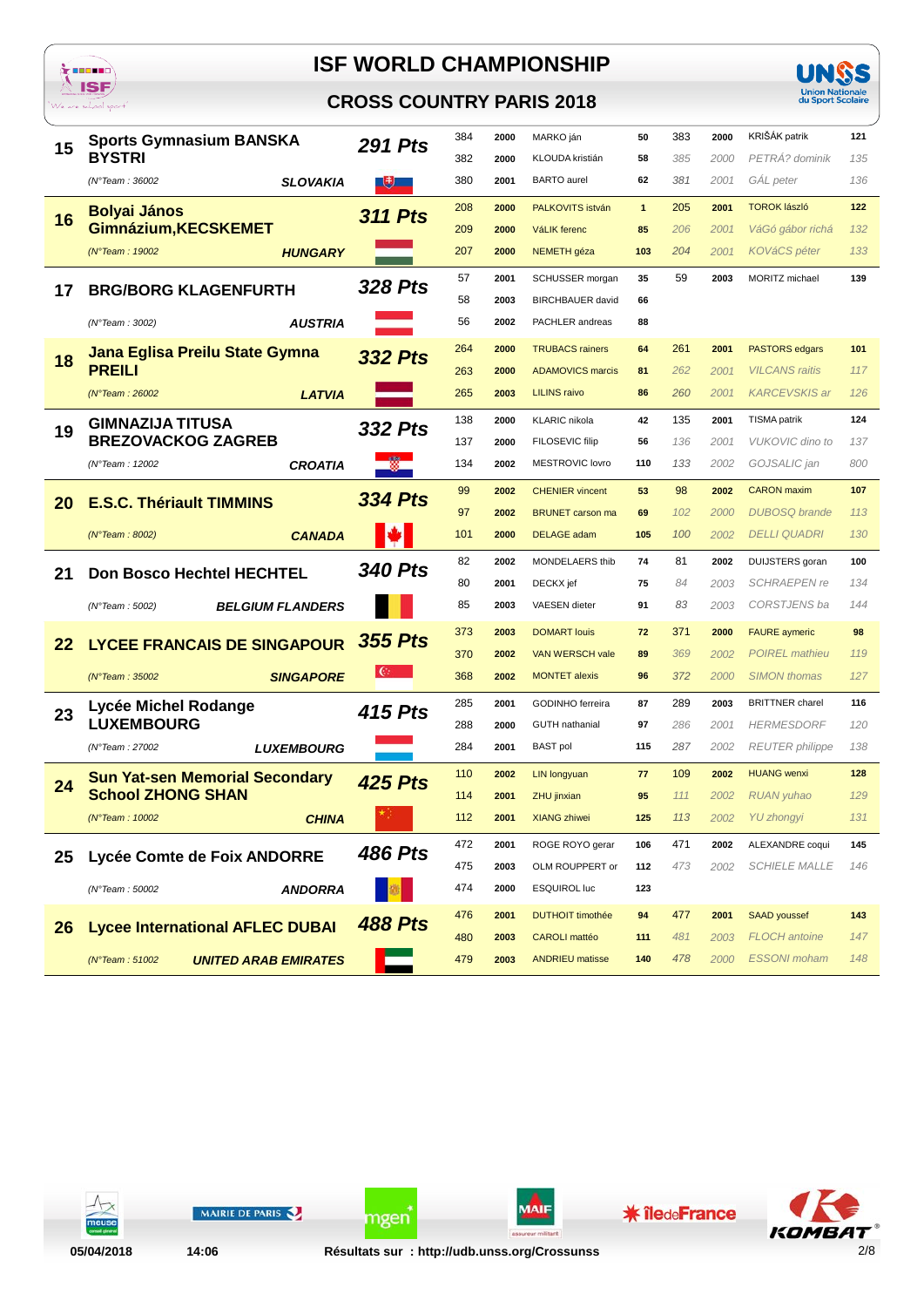





|              | Team ranking:<br><b>Boys selected teams</b> |                                               |            |              |                                |                      |            |      | <b>18 Classified teams</b> |           |
|--------------|---------------------------------------------|-----------------------------------------------|------------|--------------|--------------------------------|----------------------|------------|------|----------------------------|-----------|
|              |                                             |                                               | <b>Bib</b> | Year         | Name                           | Rank                 | <b>Bib</b> | Year | Name                       | Rank      |
|              |                                             | 28 Pts                                        | 317        | 2000         | Boulkail hicham                | 3                    | 315        | 2001 | Messaoudi fouad            | 15        |
|              | <b>Selected Team Boys Morocco</b>           |                                               | 318        | 2000         | Latam abdellah                 | 4                    | 314        | 2002 | Ait Hammou wali            | 24        |
|              | <b>MOROCCO</b><br>(N°Team: 30004            |                                               | 316        | 2000         | Akkaoui mustapha               | 6                    | 319        | 2000 | Moujahid elhassa           | 46        |
| $\mathbf{2}$ |                                             | <b>35 Pts</b>                                 | 174        | 2000         | <b>WILLIS matthew</b>          | 5                    | 172        | 2001 | <b>WELLINGTON lachl</b>    | 14        |
|              | <b>Selected Team Boys England</b>           |                                               | 169        | 2001         | <b>KEEN thomas</b>             | $\overline{7}$       | 173        | 2000 | <b>McMILLAN</b> angus      | 17        |
|              | (N°Team: 15004<br><b>ENGLAND</b>            | XK                                            | 170        | 2001         | <b>LEONARD rory</b>            | 9                    | 171        | 2002 | <b>STONE</b> david         | 31        |
| 3            |                                             | 62 Pts                                        | 25         | 2000         | OUSSAMA cherrad                | $\mathbf{1}$         | 24         | 2000 | OUALID ouarghi             | 40        |
|              | <b>Selected Team Boys Algeria</b>           |                                               | 26         | 2000         | SABER abed                     | 8                    | 21         | 2001 | <b>MOHAMED</b> benk        | 47        |
|              | (N°Team : 1004)<br><b>ALGERIA</b>           |                                               | 20         | 2001         | ABDELKADER mich                | 13                   | 22         | 2001 | <b>MOHAMED MON</b>         | 50        |
| 4            | <b>Selected Team Boys Spain</b>             | 74 Pts                                        | 418        | 2000         | <b>LOPEZ</b> antonio           | 11                   | 414        | 2001 | DE MIGUEL hugo             | 26        |
|              |                                             |                                               | 417        | 2000         | <b>LAS HERAS aaron</b>         | 18                   | 416        | 2000 | <b>BANOS</b> toni          | 35        |
|              | (N°Team: 37004<br><b>SPAIN</b>              | 涵                                             | 415        | 2002         | EL NABAQUI el me               | 19                   |            |      |                            |           |
|              |                                             | <b>89 Pts</b>                                 | 355        | 2000         | Tanner samuel                  | $\overline{2}$       | 351        | 2002 | Hernandez andres           | 37        |
| 5            | <b>Selected Team Boys New Zealand</b>       |                                               | 350        | 2002         | Back liam                      | 16                   | 354        | 2000 | Slee logan                 | 42        |
|              | <b>NEW ZEALAND</b><br>(N°Team: 32004        | <b>NIK</b>                                    | 353        | 2000         | Cory-Wright george             | 34                   | 352        | 2001 | Houston dion               | 54        |
|              |                                             | <b>98 Pts</b>                                 | 364        | 2000         | Gomes duarte                   | 20                   | 363        | 2001 | Saldanha pedro             | 30        |
| 6            | <b>Selected Team Boys Portugal</b>          |                                               | 362        | 2001         | <b>Barros etson</b>            | 21                   | 367        | 2000 | Rosário diogo              | 36        |
|              | $(N°$ Team: 33004<br><b>PORTUGAL</b>        |                                               | 365        | 2000         | Monteiro martim                | 27                   | 366        | 2000 | Queirós ricardo            | 53        |
|              |                                             |                                               | 47         | 2001         | Marks edward                   | 10                   | 46         | 2001 | Fryer drew                 | 38        |
| 7            | <b>Selected Team Boys Australia</b>         | <b>106 Pts</b>                                | 45         | 2001         | Fidler nicholas                | 25                   | 48         | 2000 | Lightfoot james            | 39        |
|              | (N°Team : 2004)<br><b>AUSTRALIA</b>         |                                               | 49         | 2000         | van Rensburg mj jan            | 33                   |            |      |                            |           |
|              |                                             |                                               | 468        | 2001         | <b>TASCI</b> islam             | 12                   | 470        | 2000 | MUTLU ahmet                | 41        |
| 8            | <b>Selected Team Boys Turkey</b>            | <b>107 Pts</b>                                | 469        | 2000         | <b>BAHAR</b> sebih             | 22                   | 465        | 2001 | <b>AKAKUS</b> sezer        | 45        |
|              | <b>TURKEY</b><br>( $N°$ Team : 42004        | €∗                                            | 467        | 2002         | <b>KARATEKER ibrahi</b>        | 32                   | 466        | 2002 | <b>ENTERILI abdulb</b>     | 49        |
|              |                                             |                                               | 196        | 2000         | <b>DAGUINOS</b> etienne        | 23                   | 193        | 2002 | <b>LALA</b> loris          | 44        |
| 9            | <b>Selected Team Boys FRANCE</b>            | <b>124 Pts</b>                                | 198        | 2000         | PERRIER felix                  | 28                   | 194        | 2001 | PRONOST alexis             | 48        |
|              | (N°Team: 17004<br><b>FRANCE</b>             |                                               | 197        | 2000         | OUSSAA ibrahim                 | 29                   |            |      |                            |           |
|              |                                             |                                               | 230        | 2000         | O'Farrell jack                 | 43                   | 231        | 2003 | O'Hare aidan               | 66        |
| 10           | <b>Selected Team Boys Ireland</b>           | <b>218 Pts</b>                                | 228        | 2001         | <b>McCaul miceal</b>           | 51                   | 226        | 2002 | Connell coilean            | 81        |
|              | (N°Team: 22004<br><b>IRELAND</b>            |                                               | 229        | 2000         | Magee tom                      | 58                   | 227        | 2002 | <b>Farrelly cathal</b>     | 85        |
|              |                                             |                                               | 275        | 2001         | <b>UPENIEKS</b> kristians      | 52                   | 274        | 2001 | SETKOVSKI santis           | 62        |
| 11           | <b>Selected Team Boys Latvia</b>            | <b>225 Pts</b>                                | 273        | 2001         | <b>SENKANS</b> janis           | 55                   | 276        | 2000 | <b>KUPCIS</b> matiss       | 70        |
|              | LATVIA<br>(N°Team: 26004                    |                                               | 272        | 2002         | <b>MEZENIKS</b> mareks         | 56                   | 277        | 2003 | Eiduks edijs               | 79        |
|              |                                             |                                               | 391        | 2001         | Féder medard                   | 57                   | 394        | 2000 | Hron?ek lukáš              | 67        |
| 12           | <b>Selected Team Boys Slovakia</b>          | <b>245 Pts</b>                                | 395        | 2000         | Ka?ina sebastián               | 60                   | 393        | 2000 | Dóka lukáš                 | 76        |
|              | (N°Team: 36004<br><b>SLOVAKIA</b>           | $\mathbf{E}$                                  | 392        | 2002         | Révaj filip                    | 61                   | 396        | 2000 | Sajter roman               | 83        |
|              |                                             |                                               | 431        | 2001         | <b>KHWANCHUM kittip</b>        | 59                   | 435        | 2002 | WONGDAMRONG                | 68        |
| 13           | <b>Selected Team Boys Thailand</b>          | <b>255 Pts</b>                                | 434        | 2002         | SAKDIWONG pubo                 | 63                   | 436        | 2002 | YOKKAMPON su               | 71        |
|              | (N°Team: 40004<br><b><i>THAILAND</i></b>    |                                               | 433        | 2002         | PISONYABUT kome                | 65                   | 432        | 2002 | PINKAEW atthap             | 75        |
|              |                                             |                                               |            |              |                                |                      |            |      |                            |           |
| 14           | <b>Selected Team Boys Malta</b>             | <b>294 Pts</b>                                | 292        | 2000         | Randon jean claude             | 64                   | 295        | 2003 | Greengrass jacob           | 84        |
|              |                                             |                                               | 290<br>291 | 2001<br>2002 | Gauci jake<br>Vassallo malcolm | 72<br>74             | 293<br>294 | 2003 | Flask luca<br>Galea reece  | 90<br>102 |
|              | (N°Team: 29004<br><b>MALTA</b>              |                                               |            |              |                                |                      |            | 2003 |                            |           |
|              | MAIRIE DE PARIS                             |                                               |            |              | MAIF                           | <b>* îledeFrance</b> |            |      |                            |           |
|              | meuse                                       | mgen                                          |            |              | assureur militant              |                      |            |      |                            |           |
|              | 05/04/2018<br>14:06                         | Résultats sur : http://udb.unss.org/Crossunss |            |              |                                |                      |            |      |                            | 3/8       |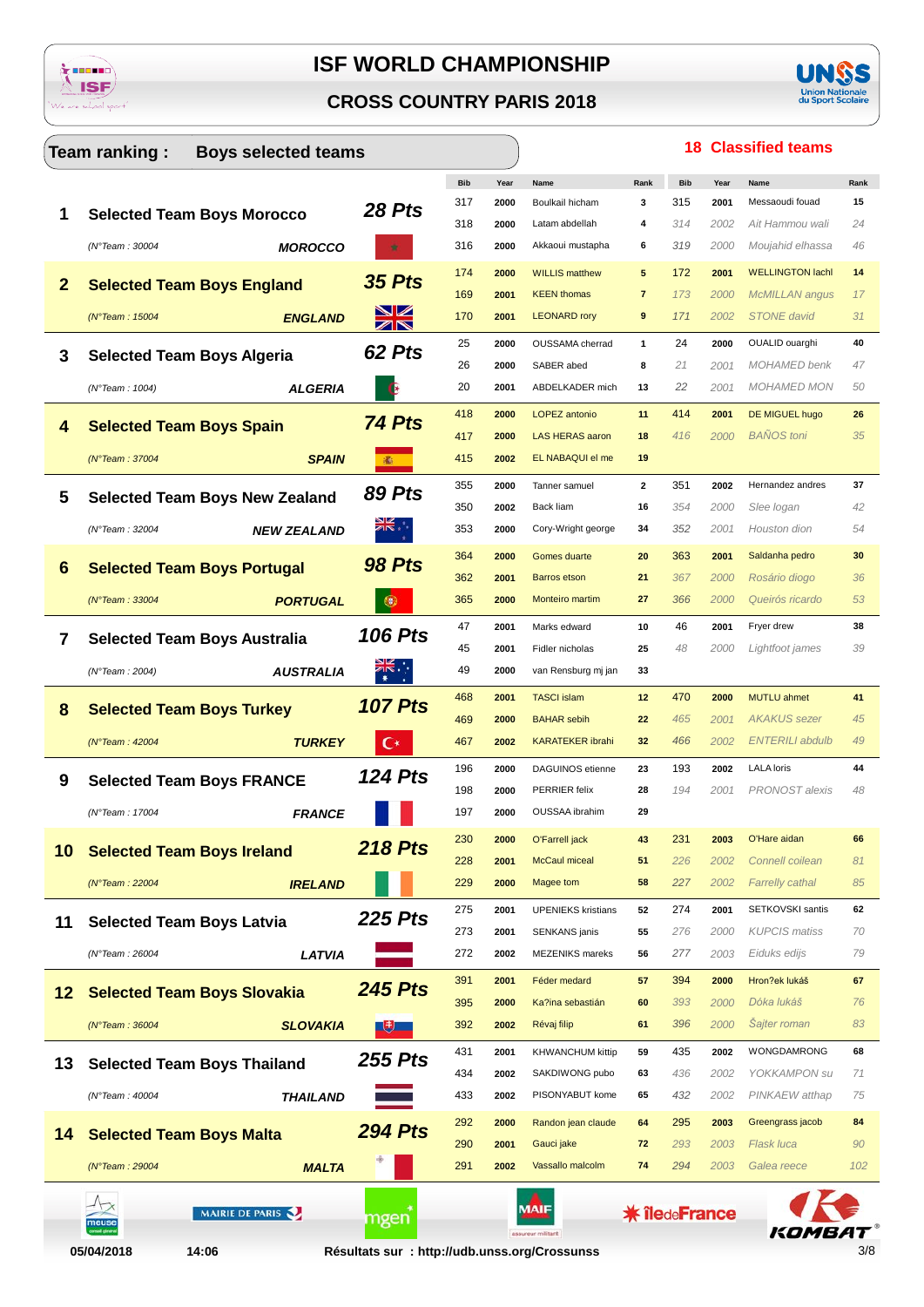



|    |                                                          | 315 Pts        | 70  | 2001 | VERRECAS jordan      | 69 | 72  | 2000 | SAYF wassim           | 91  |
|----|----------------------------------------------------------|----------------|-----|------|----------------------|----|-----|------|-----------------------|-----|
| 15 | <b>Selected Team Boys Belgium FC</b>                     |                | 71  | 2000 | PIERLOT christoph    | 73 | 66  | 2001 | DOGAN emin            | 94  |
|    | <b>BELGIUM FC</b><br>(N°Team : 4004)                     |                | 69  | 2001 | VERRECAS dorian      | 82 | 67  | 2002 | DRUAUX jérémy         | 95  |
|    |                                                          | <b>321 Pts</b> | 444 | 2001 | Mannai morsi         | 77 | 448 | 2003 | Msakni omar           | 86  |
| 16 | <b>Selected Team Boys Tunisia</b>                        |                | 447 | 2003 | <b>Baklouti anas</b> | 78 | 445 | 2000 | <b>SLAMA</b> kais     | 88  |
|    | <b>TUNISIA</b><br>$(N°$ Team : 41004                     | $\bullet$      | 446 | 2003 | Ayadi youssef        | 80 | 443 | 2001 | <b>Ben Ammar zied</b> | 89  |
|    |                                                          |                |     |      |                      |    |     |      |                       |     |
|    |                                                          |                | 124 | 2003 | CAI guanjun          | 87 | 125 | 2003 | HU peng               | 98  |
| 17 | <b>Selected Team Boys China</b>                          | <b>370 Pts</b> | 126 | 2003 | YANG zhifu           | 92 | 121 | 2002 | <b>CHEN</b> jinsong   | 100 |
|    | (N°Team: 10004<br><b>CHINA</b>                           | * ∷            | 123 | 2002 | ZENG jiapeng         | 93 | 122 | 2002 | LAN xinyao            | 103 |
|    |                                                          |                | 490 | 2002 | Lemaire antoine      | 96 | 492 | 2000 | Djidrovski andrej     | 101 |
| 18 | <b>Selected Team Boys United Arab</b><br><b>Emirates</b> | <b>393 Pts</b> | 488 | 2001 | Cherif Kanouni moh   | 97 | 493 | 2003 | Pennes zacharv        | 104 |



**UNSS** Union Nationale<br>du Sport Scolaire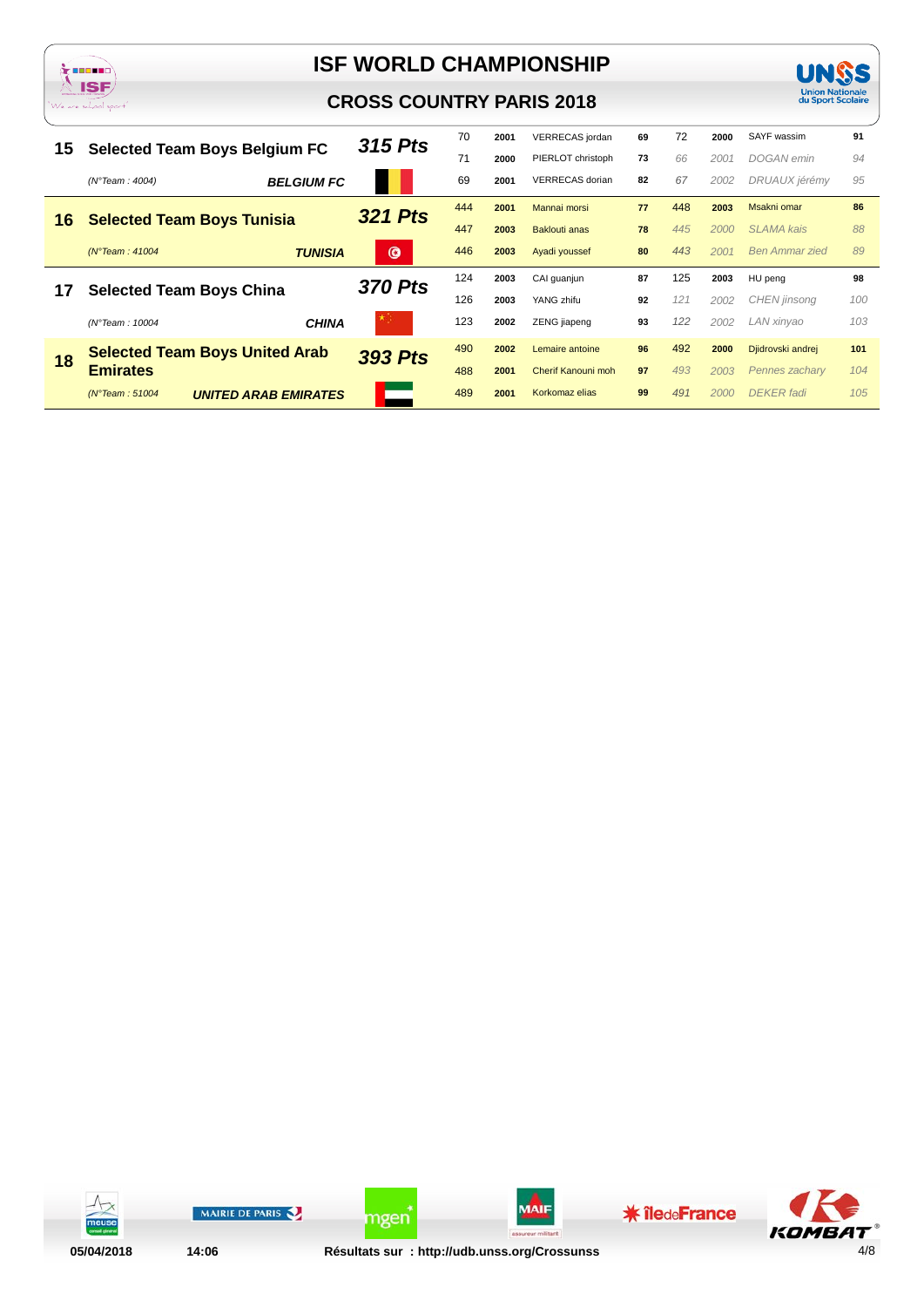





25 Classified teams

### Team ranking: **Girls school teams** Bib Rank Bib Rank Year HACHLAF zainab 297  $\overline{\phantom{a}}$ 299 2001  $\alpha$ **High School Qualifying Allal E** 2001 **BIDEKAN** vasmine  $19P$ ts 1 298 **IFRANE** EL AZZOUZI ou 301 3  $1.3$ 2000 AHETTIOU houda  $2001$ ZOUARI ouiam 296  $\overline{5}$ 300 **MOROCCO** ARROUF chaymae 54  $/N^{\circ}$ Team : 30001 2001  $2001$ 28 ROCKLIFF abbey 29 2002 ROSIE fordbam  $12$ 2001  $\overline{1}$ **Abbotsleigh School for Girls** 28 Pts  $\overline{\mathbf{z}}$ **SYDNET**  $HOGG$  olivia  $30$  $2000$ MCDERMOTT sara  $\overline{A}$  $27$  $2001$  $26$  $(N^{\circ}$ Team  $\cdot$  2001 **AUSTRALIA**  $31$ 2003 **CEREZO hannah**  $11$  $32$ 2003 MAGNUSSEN an  $47$ 337  $2003$ RICHARDSON isab  $332$ 2001 **HACKET-PAIN emily**  $23$ 33 **105 Pts St Cuthbert's School AUCKLAND** 3  $336$ 2003 BROWNE chloe  $24$ 334  $2000$ **REES** claire 38 (N°Team: 32001 335 **BROWNE** bella 25 333 2001 **HAMILTON** emm **NEW ZEALAND** 2003 64 180 2000 CARRERE claire  $17$ 178 2001 PINHEIRO LENOIR 36 Lycée Francois Couperin **109 Pts**  $\overline{\mathbf{4}}$ **FONTAINEBLEAU** 176 2002 LABELLE chloe  $\overline{22}$ 179  $2001$ VITTECOO lucie 56  $(N°T<sub>cam</sub> · 17001$ 175 2002 Il TIS lou anne  $34$ 177 2001 MANDOUR oum 67 **FRANCE** 52 2001 SCHERZ mandalen 50 ADRIGAN sophie 59  $10$ 2001 **BG/BRG Zehnergasse WIENER 130 Pts** 5 **KOGLBAUER hann NEUSTADT** 55  $20$ FINHAUS anna 54 2003 2003  $70$  $(N°Team : 3001)$ SCHERZ viktoria  $41$  $53$  $.51$ **HAI BAUFR** isab **AUSTRIA** 2000  $2001$ 111 CARON alexa 96 2003 **TURCOTTE macy ia**  $18$  $Q<sub>2</sub>$ 2002 53 **136 Pts** 6 **É.S.C. Thériault TIMMINS** DHPHIS maying ma  $93$ 2001  $21$ 91  $2001$ **BOILEAU** meaha  $77$  $(N°$ Team : 8001) **CANADA**  $Q<sub>5</sub>$  $2003$ **BARTOLOMUCCI io**  $\overline{A}$  $Q_{\mathcal{A}}$ 2002 MELANCON amé  $R<sub>1</sub>$ 452 2000 **KUTLUK** vonca 8 453 2000 YOLCU gÜlten  $74$ **143 Pts**  $\overline{7}$ **MERAM ATATÜRK MTAL KONYA** 449 2002 DOGANAY meryem 19  $450$ OKAY hatice  $Q<sub>1</sub>$ 2002 (N°Team: 42001 **TURKEY** 451 2001  $42$ YENI dilara 140 **KOLACKOVA** adela 141 **KUCEROVA lucie** 69  $\overline{7}$ 2001 Sportovni gymnazium Ludvika Da 2001 **145 Pts** 8 **BRNO** 143 2000 FILIPOVA lucie  $32$  $142$ POPEL KOVA Vel 76 2001 (N°Team: 14001 **CZECH REPUBLIC** 139 CHARVATOVA terez 144  $2000$ **VILDOMCOVA kI**  $113$ 2002  $37$ 155 SITTAMPALAM-MAI 156 READ hannah 2002  $29$ 2003 50 **160 Pts CHARTERS ASCOT** 9 JONES elena 151 2002 CRAVEN isabelle  $35$ 153  $2001$ 55 REID-SMITH niamh 154 46 HOLDEN charlott  $/N^{\circ}$ Team  $\cdot$  15001 **FNGI AND** 2001 152 2002 63  $ZN$  $\overline{3}$ 2002 NOLIRA Jamzanui  $14$  $\mathcal{P}$ 2002 **MERYEM** cheraul 87 **179 Pts Sherif Larguet BORDJ-BOURIJIDJ** 10 ASSIA mekki  $\overline{1}$ 2002 AMINA maachi  $27$  $\overline{4}$ 2000  $107$  $(N^{\circ}$ Team: 1001 6 2003 MANAL charifi 51  $\overline{5}$  $2000$ **RAYANE** cherral  $122$ **ALGERIA** 400 FERNANDEZ olga 399 DIAZ alba maria  $52$ 2000 39 2000 **188 Pts COLEGIO BASE MADRID**  $11$ 397 LILLO iulia  $\overline{AB}$ 402 2003 **BELLIDO** laura e 2002 61 401 GASQUE maria 49 398 MARTINEZ carm  $O<sub>3</sub>$ (N°Team: 37001 **SPAIN** 2000 2002  $\mathcal{R}_i$ NIJHOF roos  $321$ **JANSEN** manjorie  $322$  $2001$ 92  $2002$ ĥ. **202 Pts**  $12$ **Stedelijk Gymnasium Nijmegen** 323 VAN DOORN ellen 15  $320$ 2001 **DIRKS** vivian 2002 94 (N°Team: 31001 325 2000 **SCHELHAAS** meike 89  $324$ 2001 **VERHOEVEN** fre 95 **NETHERLANDS** SLEURS ellen 74 HFLLINGS nienke  $77$ 72 2001 16 2001 **213 Pts**  $13$ **Don Bosco HECHTEL** 76 **MBOMBO NTOL** 78 2002 SMEETS silke 139 57  $2001$ 75  $(N°T<sub>eam</sub> · 5001)$ **BELGIUM FLANDERS** 2001 **LEMMENS britt** 68  $210$ 2000 DERVAN grace  $28$  $218$ 2000 **RYRNE** sadhhh  $RA$ **225 Pts**  $14$ **Wesley College DUBLIN**  $215$ 2001 GILLESPIE lara  $31$  $216$ 2002 **MICKI FM holly** 97 (N°Team : 22001 **IRELAND**  $214$ 2002 **DERVAN** faye  $82$  $217$  $2002$ PAUL emma 109  $A_{\times}$ MAIF **MAIRIE DE PARIS \* îledeFrance** ngen meus

05/04/2018

14:06

Résultats sur : http://udb.unss.org/Crossunss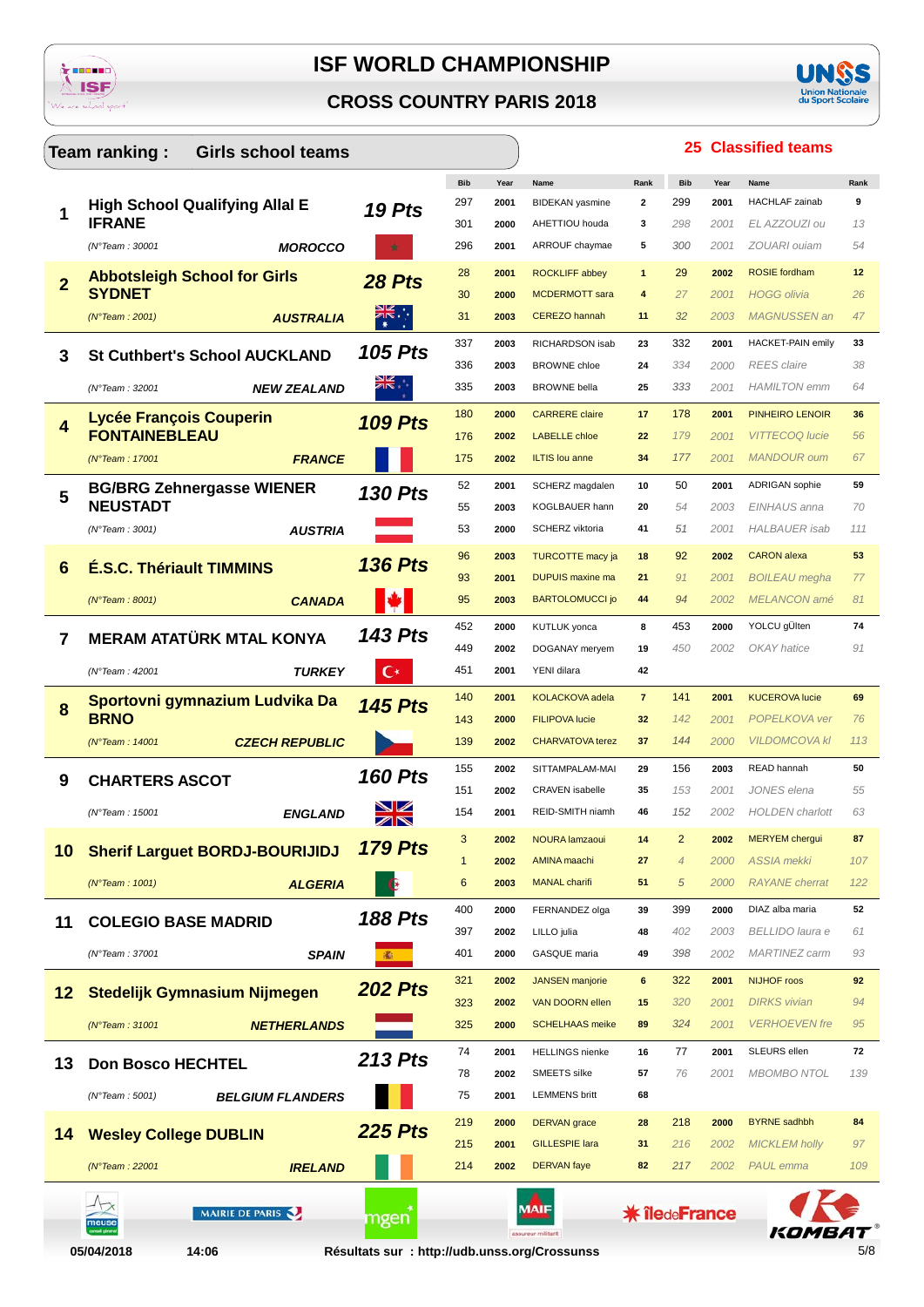

### **CROSS COUNTRY PARIS 2018**



|    | <b>Sports Gymnasium TRENCIN</b>       | <b>231 Pts</b> | 375 | 2002 | ŠIŠOLÁKOVÁ lucia       | 43  | 379 | 2003 | ŠUPICOVÁ lenka             | 83  |
|----|---------------------------------------|----------------|-----|------|------------------------|-----|-----|------|----------------------------|-----|
| 15 |                                       |                | 377 | 2000 | STACHOVÁ anita         | 45  | 376 | 2001 | STURCZOVÁ mi               | 99  |
|    | (N°Team: 36001<br><b>SLOVAKIA</b>     | u,             | 378 | 2000 | SURANOVÁ karin         | 60  | 374 | 2002 | BALAŽOVÁ ema               | 117 |
|    |                                       | <b>260 Pts</b> | 237 | 2000 | <b>WEINTROB tal</b>    | 30  | 236 | 2000 | <b>MEILIK nitzan razia</b> | 79  |
| 16 | <b>Reali HAIFA</b>                    |                | 232 | 2002 | <b>EPHRAT</b> neta     | 73  | 233 | 2001 | <b>WALLACH</b> gali        | 80  |
|    | <b>ISRAEL</b><br>(N°Team : 23001      | <b>x</b>       | 234 | 2000 | <b>EPHRAT keren</b>    | 78  | 235 | 2000 | <b>GVILI miryam</b>        | 121 |
|    | <b>LICEO DA VINCI JESI</b>            | <b>281 Pts</b> | 245 | 2001 | FIORETTI andree        | 40  | 243 | 2001 | <b>BARTOCCI</b> giulia     | 105 |
| 17 |                                       |                | 247 | 2002 | ROCCHETTI sofia        | 65  | 248 | 2003 | STRONATI bene              | 120 |
|    | (N°Team: 24001<br><b>ITALY</b>        |                | 246 | 2002 | GHERGO angelica        | 71  | 244 | 2001 | DOLCIOTTI noe              | 129 |
| 18 | <b>Kaposvári Munkácsy Mihály Gimn</b> | <b>299 Pts</b> | 201 | 2001 | SZáSZ adél hanna       | 62  | 200 | 2000 | PALUSKA petra              | 96  |
|    | <b>KAPOSVARI</b>                      |                | 203 | 2000 | <b>SZERENCSES IIII</b> | 66  | 202 | 2000 | <b>SZERB</b> katalin       | 108 |
|    | (N°Team: 19001<br><b>HUNGARY</b>      |                | 199 | 2000 | <b>CSEPELI</b> angéla  | 75  |     |      |                            |     |
|    | <b>Public School N3 Akhaltsikhe,</b>  | <b>378 Pts</b> | 503 | 2002 | ZEDGINIDZE maria       | 85  | 505 | 2000 | GABOSHVILI tamari          | 103 |
| 19 | <b>AKHALTSIKHE</b>                    |                | 501 | 2001 | MARKARYAN hasmi        | 88  | 500 | 2002 | <b>AKOPIAN</b> sopia       | 115 |
|    | (N°Team: 53001<br><b>GEORGIA</b>      |                | 504 | 2000 | AKOPYAN irina          | 102 | 502 | 2002 | POGOSYAN svet              | 137 |
|    | <b>SALEZIJANSKA KLASICNA</b>          | <b>409 Pts</b> | 130 | 2001 | <b>TIBLJAS</b> ana     | 58  | 129 | 2001 | <b>STANCIC mara</b>        | 127 |
| 20 | <b>GIMNAZI RIJEKA</b>                 |                | 131 | 2000 | <b>MRVIC</b> nina      | 110 | 127 | 2002 | <b>JOVIC</b> lucia         | 136 |
|    | (N°Team: 12001<br><b>CROATIA</b>      |                | 132 | 2000 | RAVLIJA mia            | 114 | 128 | 2001 | <b>MIANI</b> erna          | 143 |
| 21 | <b>Guangming New Experimental</b>     | 420 Pts        | 104 | 2001 | YIN zhixin             | 86  | 105 | 2003 | SONG chumin                | 124 |
|    | <b>School SHENZEN</b>                 |                | 103 | 2002 | CHEN shiting           | 104 | 106 | 2003 | XIA changrun               | 142 |
|    | (N°Team: 10001<br><b>CHINA</b>        |                | 108 | 2003 | ZHANG lan              | 106 |     |      |                            |     |
|    |                                       | <b>422 Pts</b> | 283 | 2003 | <b>WHITEMAN chloé</b>  | 90  | 280 | 2000 | <b>METZLER</b> emma        | 118 |
| 22 | Lycée de Garçons LUXEMBOURG           |                | 281 | 2003 | <b>MERSCH cathy</b>    | 98  | 278 | 2002 | <b>BLATT</b> ella          | 119 |
|    | (N°Team: 27001<br><b>LUXEMBOURG</b>   |                | 279 | 2002 | <b>MARXEN</b> mara     | 116 | 282 | 2003 | <b>WENSVEEN GR</b>         | 125 |
|    | <b>Secondary school No</b>            | <b>436 Pts</b> | 255 | 2002 | BOROVSKA melanij       | 100 | 258 | 2000 | LAZUKO alina               | 123 |
| 23 | <b>DAUGAVPILS</b>                     |                | 259 | 2003 | POPOVICEVA viktor      | 101 | 256 | 2001 | <b>KERUBINE lovis</b>      | 126 |
|    | (N°Team: 26001<br><b>LATVIA</b>       |                | 257 | 2001 | STRAZDA katrina        | 112 |     |      |                            |     |
|    | <b>Athénée Royal Vauban</b>           | <b>529 Pts</b> | 60  | 2002 | DE SMET emma           | 130 | 62  | 2001 | <b>SREBEL</b> emilie       | 135 |
| 24 | <b>CHARLEROI</b>                      |                | 65  | 2000 | <b>TOMSON</b> cynthia  | 131 | 61  | 2001 | <b>LEKDECH</b> imane       | 138 |
|    | (N°Team : 4001)<br><b>BELGIUM FC</b>  |                | 64  | 2000 | SZCZYRBA manon         | 133 | 63  | 2000 | <b>PERZ</b> charlotte      | 140 |
|    |                                       | <b>535 Pts</b> | 496 | 2001 | HAJJAR serena          | 128 | 497 | 2002 | JIMENES clara              | 141 |
| 25 | <b>VOLTAIRE LYCEUM DOHA</b>           |                | 494 | 2002 | <b>BELLANGER</b> roman | 132 | 495 | 2002 | <b>BENOUMECHIA</b>         | 144 |
|    | <b>QATAR</b><br>(N°Team: 52001        |                | 499 | 2003 | SAENE margot           | 134 | 498 | 2001 | SOLTANI dyna               | 145 |
|    |                                       |                |     |      |                        |     |     |      |                            |     |



05/04/2018

MAIRIE DE PARIS

ngen

**MAIF** 

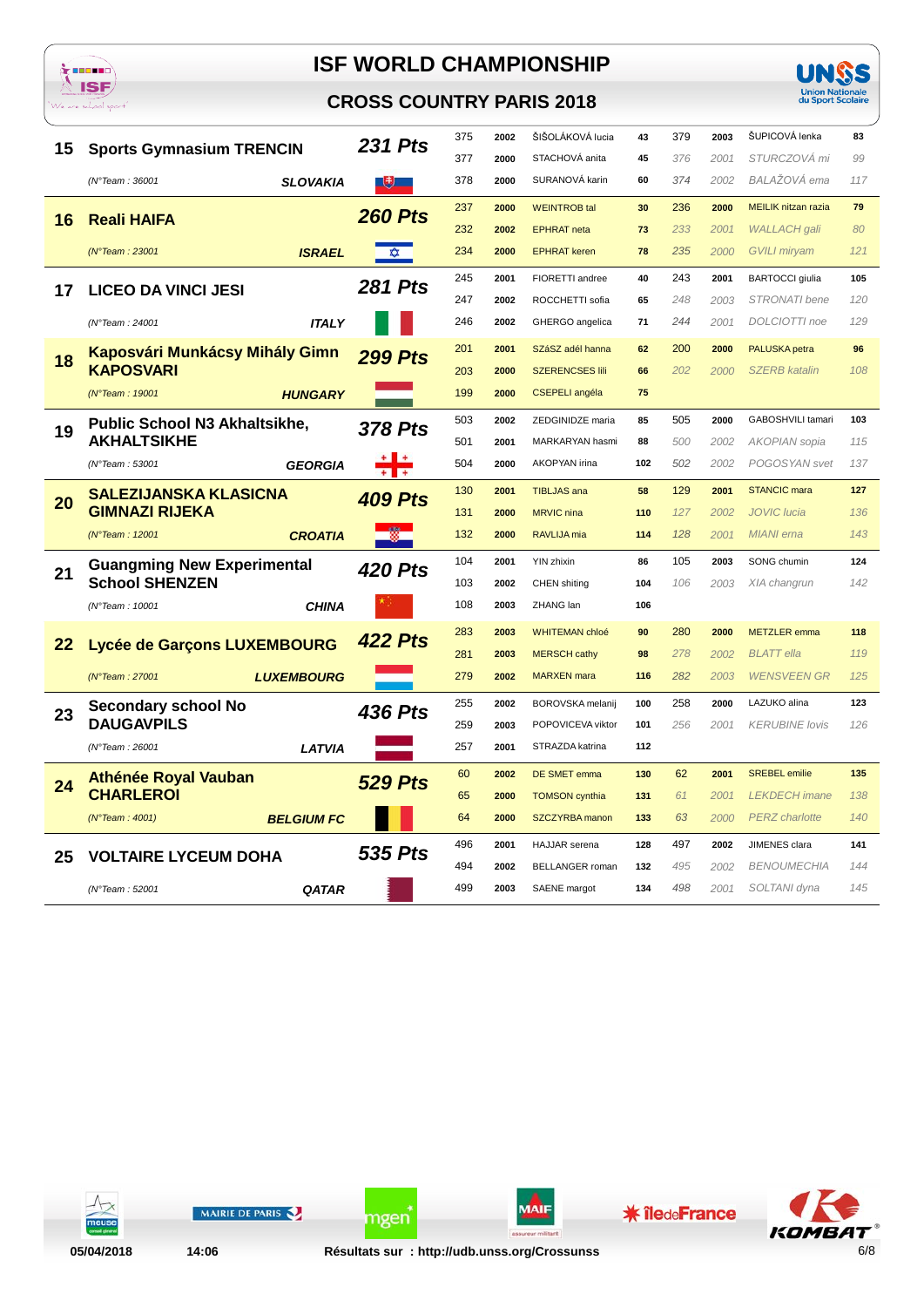





|    | Team ranking:<br><b>Girls selected teams</b> |                |            |              |                                                   |                |                      |              | <b>17 Classified teams</b>                    |          |
|----|----------------------------------------------|----------------|------------|--------------|---------------------------------------------------|----------------|----------------------|--------------|-----------------------------------------------|----------|
|    |                                              |                | <b>Bib</b> | Year         | Name                                              | Rank           | <b>Bib</b>           | Year         | Name                                          | Rank     |
| 1  | <b>Selected Team Girls AUSTRALIA</b>         | 29 Pts         | 42         | 2000         | Heeney ella                                       | 1              | 40                   | 2001         | Hiscock jamie                                 | 13       |
|    |                                              |                | 39         | 2001         | Caldwell abbey                                    | 6              | 44                   | 2000         | Smee ruby                                     | 17       |
|    | (N°Team: 2003)<br><b>AUSTRALIA</b>           | ৰ্ছ∴া          | 41         | 2001         | White ruby                                        | 9              | 43                   | 2000         | Miller catherine                              | 33       |
| 2  | <b>Selected Team Girls ENGLAND</b>           | <b>33 Pts</b>  | 167        | 2000         | <b>BRINT</b> francessca                           | 3              | 166                  | 2001         | <b>SMITH holly</b>                            | 15       |
|    |                                              |                | 164        | 2001         | <b>McNIVEN</b> ella                               | $\overline{7}$ | 168                  | 2000         | COPELAND grac                                 | 52       |
|    | $(N°$ Team : 15003<br><b>ENGLAND</b>         | XK             | 163        | 2001         | <b>BROCK</b> grace                                | 8              |                      |              |                                               |          |
| 3  | <b>Selected Team Girls New Zealand</b>       | 49 Pts         | 346        | 2001         | O'Connor hannah                                   | 4              | 348                  | 2000         | Kennedy sofia                                 | 29       |
|    |                                              |                | 344        | 2001         | Fergusson aimee                                   | 5              | 349                  | 2000         | Webb tessa                                    | 34       |
|    | (N°Team: 32003<br><b>NEW ZEALAND</b>         |                | 345        | 2001         | Mcknight phoebe                                   | 11             | 347                  | 2000         | Hunt tessa                                    | 40       |
| 4  | <b>Selected Team Girls Morocco</b>           | <b>56 Pts</b>  | 308        | 2002         | Azrour meryeme                                    | $\overline{2}$ | 311                  | 2000         | <b>HENNOU</b> youssra                         | 23       |
|    |                                              |                | 309        | 2000         | Bahtar souhaila                                   | 12             | 312                  | 2000         | <b>MAAJI</b> fatima ezz<br>AIT HDA ihssan     | 31       |
|    | <b>MOROCCO</b><br>(N°Team : 30003            |                | 310        | 2000         | <b>Belhadine laila</b>                            | 19             | 313                  | 2003         |                                               | 41       |
| 5  | <b>Selected Team Girls Spain</b>             | 84 Pts         | 409        | 2001         | GONZALEZ maria                                    | 18             | 412                  | 2000         | ROMERO andrea                                 | 24       |
|    |                                              |                | 411<br>410 | 2000         | LASA maria                                        | 20<br>22       | 413                  | 2000         | SAURA elia                                    | 30       |
|    | <b>SPAIN</b><br>(N°Team: 37003               | 圖              |            | 2002         | VICIOSA angela m.                                 |                |                      |              |                                               |          |
| 6  | <b>Selected Team Girls FRANCE</b>            | <b>93 Pts</b>  | 192        | 2000         | <b>RENAUD emilie</b>                              | 10             | 187                  | 2001         | <b>CHARLIER leonie</b>                        | 35       |
|    |                                              |                | 191<br>190 | 2000         | <b>CANDAU</b> marlene<br>ZARBO alessia            | 21<br>27       | 189<br>188           | 2001         | <b>VERDAVAINE eli</b><br><b>CONGAR</b> alexan | 37<br>56 |
|    | (N°Team: 17003<br><b>FRANCE</b>              |                |            | 2001         |                                                   |                |                      | 2001         |                                               |          |
| 7  | <b>Selected Team Girls PORTUGAL</b>          | <b>117 Pts</b> | 356        | 2002         | Borba inês                                        | 14             | 361                  | 2000         | Silva mónica                                  | 51       |
|    | <b>PORTUGAL</b><br>(N°Team: 33003            |                | 358<br>359 | 2001<br>2001 | Lemos lia<br>Neiva bárbara                        | 16<br>36       | 360<br>357           | 2001<br>2001 | Veiga joana<br>Carvalho nádia                 | 55<br>58 |
|    |                                              |                |            |              |                                                   |                |                      |              |                                               |          |
| 8  | <b>Selected Team Girls Turkey</b>            | <b>122 Pts</b> | 464<br>462 | 2003<br>2000 | <b>BAYÇINAR zeynep</b><br><b>GÜZELYURT sabriy</b> | 25<br>26       | 463<br>461           | 2000<br>2001 | <b>TOPTAS</b> tugba<br><b>ECER</b> ayse       | 43<br>48 |
|    | <b>TURKEY</b><br>$(N°$ Team : 42003          | C*             | 459        | 2001         | <b>AKDOGAN</b> tugba                              | 28             | 460                  | 2001         | <b>COSKUN</b> rumeys                          | 49       |
|    |                                              |                |            |              |                                                   |                | 14                   |              | HADJIRA maamar                                |          |
| 9  | <b>Selected Team Girls ALGERIA</b>           | <b>155 Pts</b> | 13<br>17   | 2002<br>2002 | <b>GHANIA</b> rezzik<br>NAWEL chibah              | 32<br>38       | 15                   | 2002<br>2002 | <b>ISMAHANE</b> mekk                          | 46<br>47 |
|    | (N°Team: 1003)<br><b>ALGERIA</b>             |                | 19         | 2003         | NEZHA hadj abdelk                                 | 39             | 18                   | 2000         | <b>BOCHRA</b> ammic                           | 68       |
|    |                                              |                | 419        | 2001         | <b>AURELL ISA KARIN</b>                           | 44             | 423                  | 2003         | <b>PERMAN lova</b>                            | 72       |
| 10 | <b>Selected Team Girls Sweden</b>            | <b>221 Pts</b> | 421        | 2003         | <b>ÅKERMAN SJÖSTR</b>                             | 45             | 424                  | 2003         | <b>ZALL FILIPPA pe</b>                        | 82       |
|    | $(N°$ Team: 38003<br><b>SWEDEN</b>           |                | 422        | 2003         | <b>MALMSTEN alva</b>                              | 60             | 420                  | 2001         | <b>ORDQVIST</b> tove                          | 83       |
|    |                                              |                | 427        | 2001         | <b>SUHARITDUMRON</b>                              | 53             | 425                  | 2002         | CHOUYPRADIT sup                               | 67       |
| 11 | <b>Selected Team Girls Thailand</b>          | <b>233 Pts</b> | 429        | 2001         | WANNA surakarn                                    | 54             | 430                  | 2001         | <b>WILASPHAINGO</b>                           | 70       |
|    | (N°Team: 40003<br>THAILAND                   |                | 426        | 2001         | RITTICHOTE benja                                  | 59             | 428                  | 2002         | <b>THAMTIENG</b> natt                         | 74       |
|    |                                              |                | 268        | 2000         | Eiduka patricija                                  | 50             | 271                  | 2003         | Vanadzina kamilla                             | 66       |
| 12 | <b>Selected Team Girls Latvia</b>            | <b>240 Pts</b> | 267        | 2001         | Circule patricija                                 | 61             | 266                  | 2002         | Auzina alvine hen                             | 71       |
|    | <b>LATVIA</b><br>$(N°$ Team : 26003          |                | 269        | 2000         | Petrakova anna mar                                | 63             | 270                  | 2003         | Skoreja liva                                  | 77       |
|    |                                              |                | 389        | 2000         | Reme?ová mária                                    | 57             | 386                  | 2000         | BALAŽOVJECHOV                                 | 69       |
| 13 | <b>Selected Team Girls Slovakia</b>          | <b>253 Pts</b> | 213        | 2001         | REMENOVA zuzana                                   | 62             | 388                  | 2001         | Majzlíková kristín                            | 79       |
|    | $(N°$ Team: 36003<br><b>SLOVAKIA</b>         |                | 390        | 2003         | Balažovjechová han                                | 65             | 387                  | 2001         | Brn?alová lea                                 | 81       |
|    | <b>Selected Team Girls BELGIUM</b>           |                | 87         | 2002         | Ghijselings syrah                                 | 42             | 86                   | 2002         | De Ruyter jana                                | 76       |
| 14 | <b>FLANDERS</b>                              | <b>257 Pts</b> | 88         | 2001         | Van Lent jana                                     | 64             | 90                   | 2003         | Hens soetkin                                  | 86       |
|    | <b>BELGIUM FLANDERS</b><br>(N°Team : 5003)   |                | 89         | 2000         | Vermeiren maaike                                  | 75             |                      |              |                                               |          |
|    |                                              |                |            |              |                                                   |                |                      |              |                                               |          |
|    | MAIRIE DE PARIS                              | mgen           |            |              | MAIF                                              |                | <b>* îledeFrance</b> |              |                                               |          |
|    |                                              |                |            |              | assureur militan                                  |                |                      |              |                                               |          |

 $7/8$